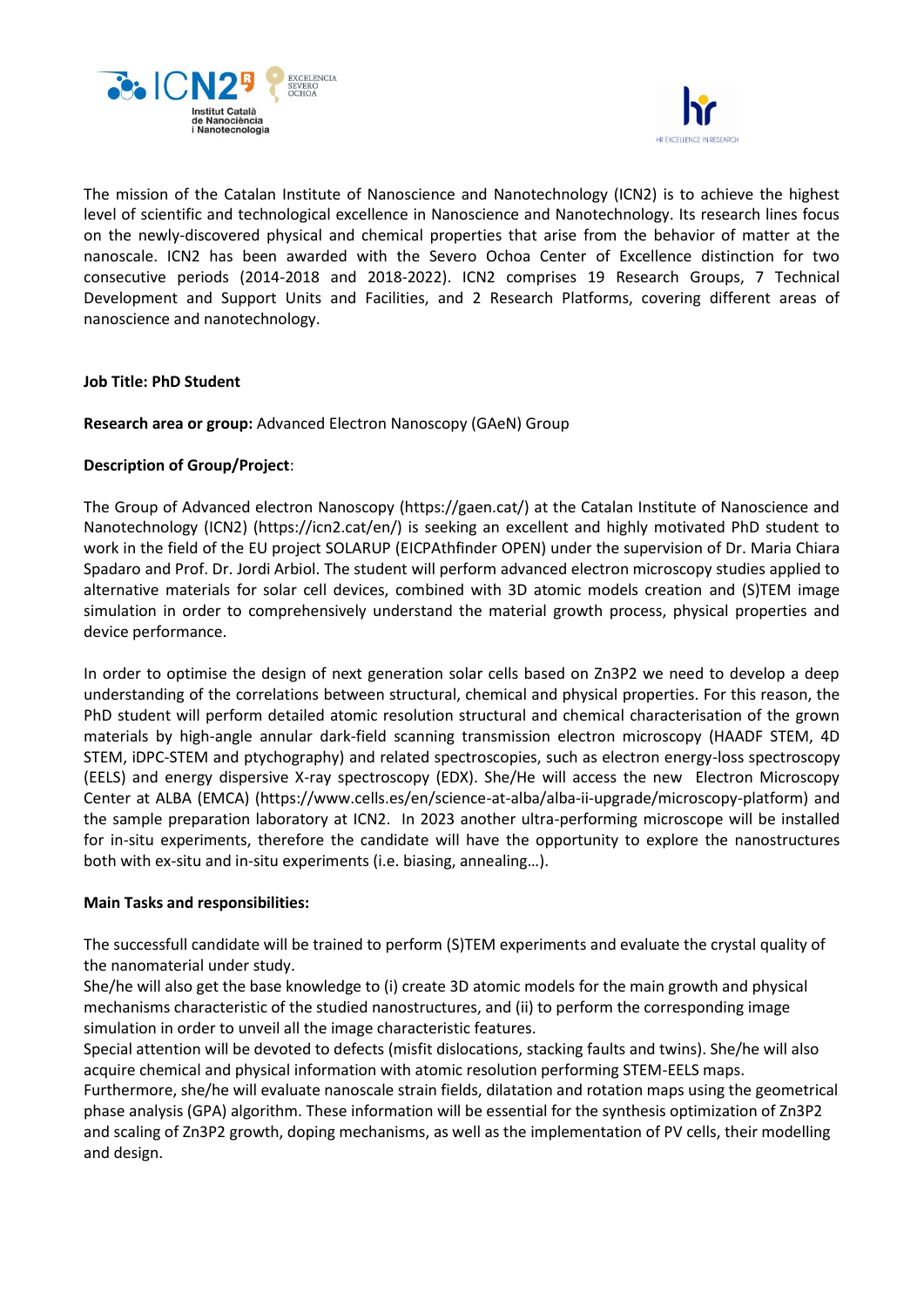



This PhD activity is performed in the field of the EU EIC Pathfinder Open project SOLARUP, therefore the candidate will have the opportunity to work side-by-side in collaboration with the other project partners in Switzerland (EPFL), Germany (FSU), Sweden (Lund University) and the Netherlands (AMOLF and TNO). The candidate will carry out independent research under supervision, write scientific papers for publication in peer-reviewed journals, and disseminate the work at international conferences. The position will include a couple of paid secondments (3 month/each) on two of the project partner labs.

# **Requirements:**

• **Education**

Master's degree in physics, chemistry, nanoscience and nanotechnology, materials science, engineering or related areas with an academic level equivalent.

## • **Knowledge and Professional Experience:**

The candidate should have basic knowledge in transmission electron microscopy (TEM) and materials characterisation, knwoledge on solar cell based materials is welcome.

### • **Skills required:**

High interest on electron microscopy and materials science.

Excellent written and spoken communication skills in English are required.

The successful candidate will be able to develop experimental and some theoretical methods, advance the PhD project and work independently and as part of a team. Integrity, perseverance and resilience, innovation, teamwork and communication skills.

### **Summary of conditions:**

- Full time work (37,5h/week)
- Contract Length: Temporary ( 4 years)
- Location: Bellaterra (Barcelona)
- Salary will depend on qualifications and demonstrated experience.
- Support to the relocation issues.
- Life Insurance.

Estimated Incorporation date: October 2022

### **How to apply:**

All applications must be made via the ICN2 website [https://jobs.icn2.cat/job-openings/393/phd-student](https://jobs.icn2.cat/job-openings/393/phd-student-advanced-electron-nanoscopy-gaen-group)[advanced-electron-nanoscopy-gaen-group](https://jobs.icn2.cat/job-openings/393/phd-student-advanced-electron-nanoscopy-gaen-group) and include the following:

- 1. A cover letter.
- 2. A full CV including contact details.
- 3. 2 Reference letters or referee contacts.

Applications will be continuously reviewed. Shortlisted candidates will be invited for interview.